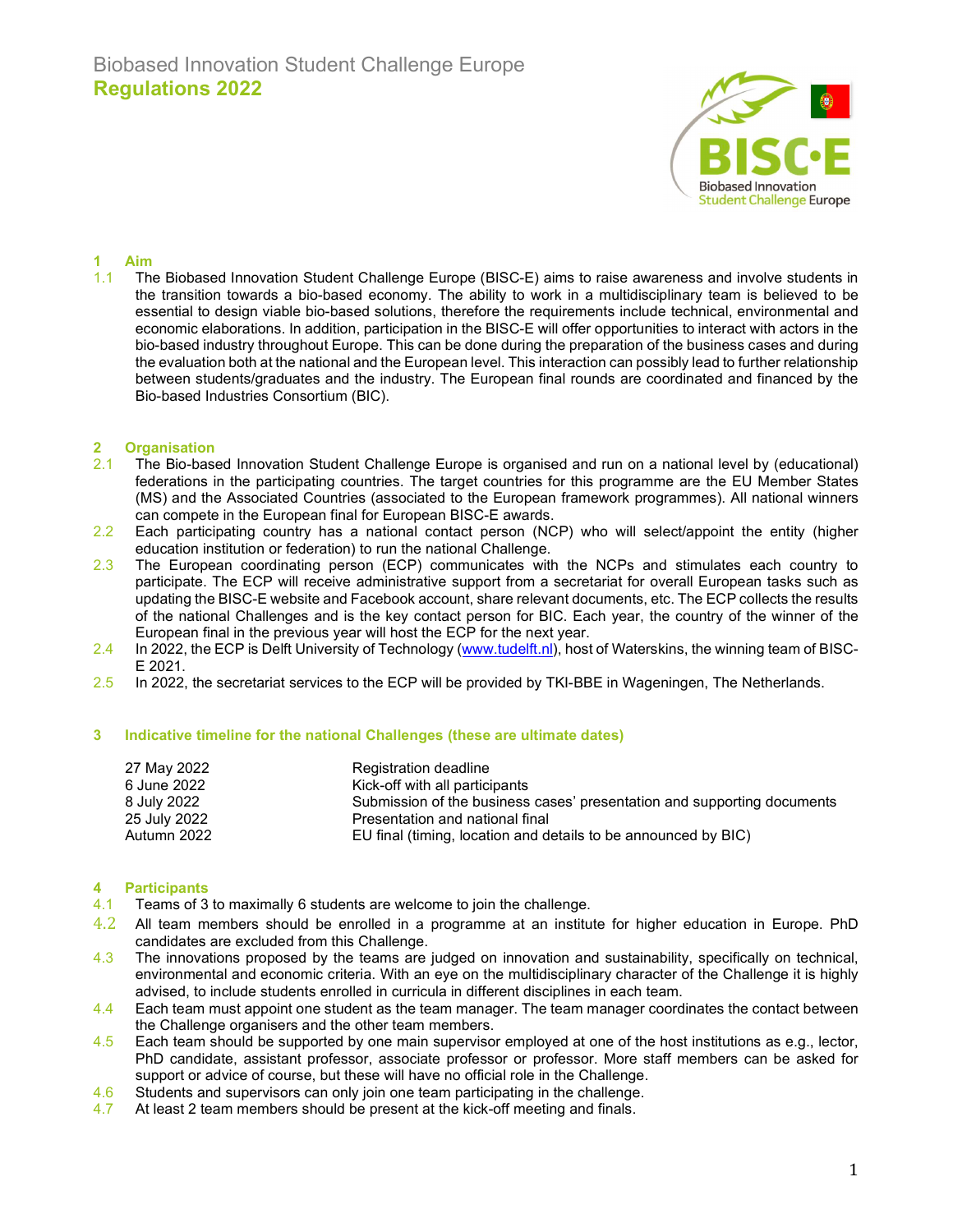# 5 Registration

- 5.1 The registration for BISC-E can be done through the portal at www.bisc-e.eu
- 5.2 For registration for the challenge, you need:
	- A team name
		- A team manager (one of the student team members)
		- A supervisor (as stated under 4.5)
		- A 150-word description of your bio-based innovative idea
		- Personal details of the team members
- 5.3 The teams are checked to ensure they comply with the regulations as stated in this document. In case the team or a team member is not eligible for this challenge, the team manager will be notified within 2 weeks after closing of the registrations.

# 6 Challenge

- 6.1 In this programme, student teams are asked to develop an innovative bio-based product or bio-based process that could be integrated in the current (or near future) economy and help resolve societal challenges.
- 6.2 Within the scope of this programme, a bio-based product is: A product composed in whole, or for a significant part, of biological material derived from renewable biological sources, including plant, animal or marine materials, as well as gaseous biogenic carbon. The bio-based product could be either a substance, a mixture of substances, a material or object resulting from a bio-based process; this can be an intermediate material, a semi-finished or a final product.
- 6.3 Within the scope of this programme, a bio-based process is: A process using only, or for a significant part, biobased feedstock. Bio-based feedstock as defined above. The process may yield intermediate or final products, preferably with a higher economic value than fossil-based alternatives.
- $6.4$  The innovation may, but does not have to, replace a fossil-derived product / fossil-based process.
- 6.5 This programme will not negatively affect the food chain. If food and feed residual (or excess) streams are used as a resource for bio-based products, the envisaged process should help increase effectiveness and competitiveness of the food/feed industry. The development of a new food or feed ingredient from these or other sources is allowed in this programme. However, the **development and production of a food and feed product** as such are excluded from this programme.
- 6.6 Individual work, done in the framework of a MSc-thesis, is not eligible for this programme. Further development of a subject/theme as part of such a thesis in a participating team is eligible, provided it is a clear team effort.
- 6.7 The programme invites student teams to meet the challenges as described above, including a presentation of their findings with supporting information, on either of the two tracks mentioned in 6.8.
- 6.8 Two tracks can be followed:
	- 1. For innovations regarding a bio-based product.

2. For innovations regarding a bio-based process or improvements of a bio-based process step. Also, services or other innovations that will strongly advance the bio-based economy but not leading to a tangible (prototype) product are included in this track.

- 6.9 The teams will provide the business cases' presentation and supporting documents two weeks before the national final. The supporting documents consist of a description of the process or product  $(\frac{1}{2} A4)$  and its contribution to sustainability, a description of the technical aspects ( $\frac{1}{2}$  A4) and the outline of the business case ( $\frac{1}{2}$ A4). The claims in the business case and / or production process should be supported with basic calculations (additional). The presentation should contain the following elements:
	- 6.9.1 Short description of the innovation

6.9.2 Introduction and explanation of the innovative aspect (supported by illustrations), including its sustainability aspects (of which positive environmental impacts detailed as per 6.9.4)

- 6.9.3 Technical explanation of the innovation, e.g.
	- Production process of a product or process scheme of a process
		- Mass balances
		- The bio-based materials used
		- (Production)process energy use estimation
- 6.9.4 Elaboration of the positive environmental impact of the innovation, e.g.
	- product life cycle / process resource chain
	- input, output and residual streams
	- comparison with conventional product or process (if applicable)
- 6.9.5 Economic viability, e.g.
	- Business model canvas with explanation
	- SWOT analysis
	- Quantitative and qualitative market analysis and a cost benefit analysis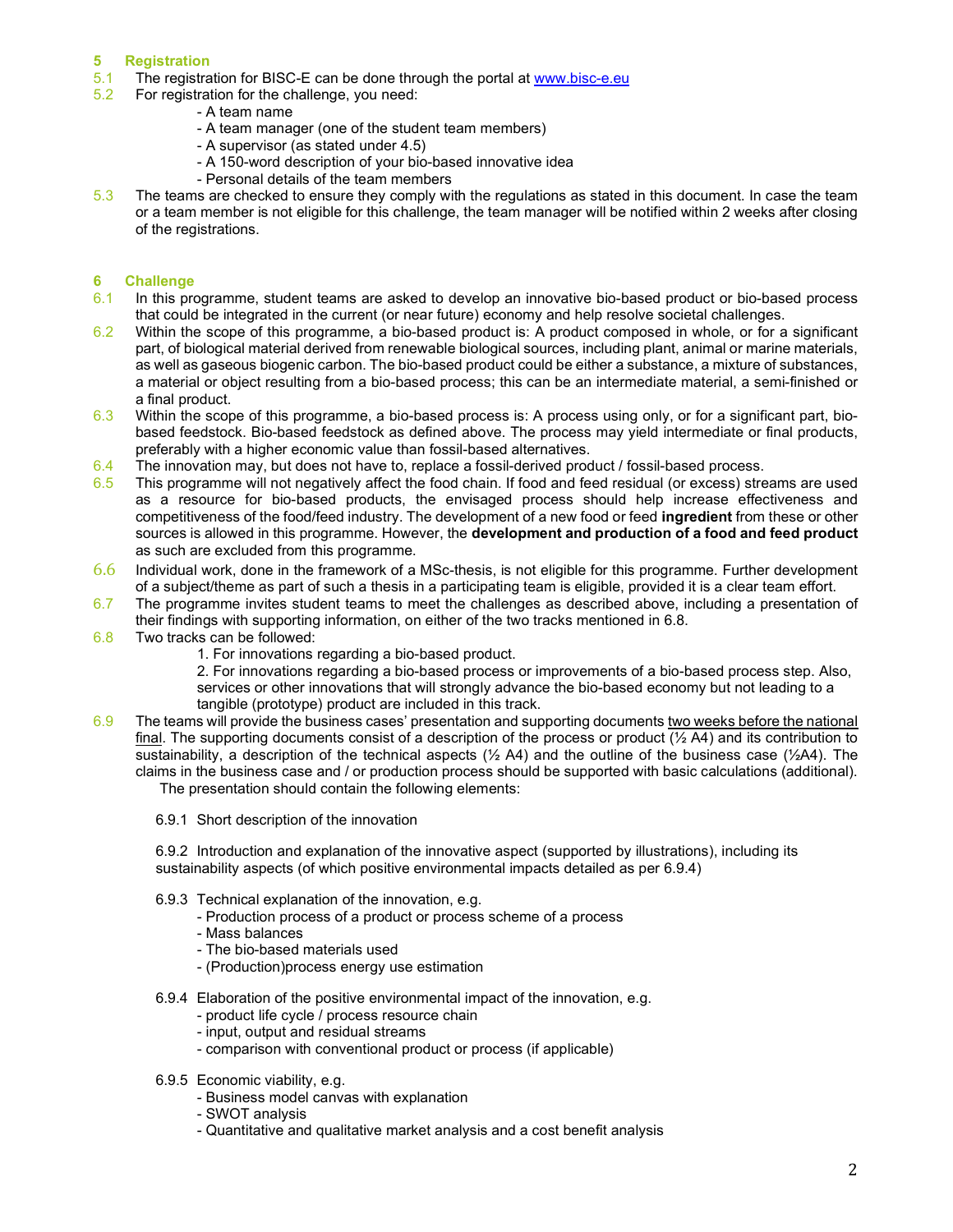- 6.10 For the European Final a complete dossier has to be submitted by each national winner. A format is provided on the website. Limited appendices (e.g., references, additional figures, tables) are allowed but are not part of the material for evaluation. The language for all submitted material for the European final is English.
- 6.11 The presentation and the submitted dossier should contain work of the team members only. Included work by others should be properly referenced.
- 6.12 Details for the national Challenges will be provided by the NCPs.

## 7 Jury and assessment at national level

- 7.1 The jury will consist of a number of experts in the fields of bio-based economy / process technology / agriculture / environmental impact assessment, from academia and/or industry.
- 7.2 Jury members cannot be involved in any way with any of the participating teams.
- 7.3 The jury members will not be announced before the submission deadline.<br>7.4 The jury will evaluate the presented cases using the following criteria:
- The jury will evaluate the presented cases using the following criteria:
	- **Innovation**

How creative and novel is the concept? Does it solve an existing problem, or does it replace a fossil-based product?

**Sustainability impact** 

First of all, is the innovation truly bio-based? Is it also environmentally friendly, i.e., does it have a better environmental performance / more environmentally friendly production process compared to the product it replaces? Or does it enhance the sustainability of a process on total life cycle basis? And how big is the estimated positive impact for the environment if the product or process would be widely applied?

- **Technical feasibility** In case of a product, the technical feasibility of the proposed production process is considered. In case of a process / process innovation the feasibility of the claimed advantages is considered.
- **Economic viability** Is there a market for the proposed product? Is there an economic incentive to apply the proposed product
- or process innovation? Is the product or process economically viable? **Presentation and prototype product / process animation** The presentation is judged on content and presentation skills together with the quality of the answers offered to the jury's questions.

Also, the appearance and professionality of the prototype product / process animation is considered under this point.

7.5 The jury's decision is final and cannot be contested.

### 8 Award

- 8.1 The monetary award is provided 'as is' (any taxation should be paid by the receiving party) and is divided equally over the team members.
- 8.2 In case the winning team rejects the prize, the organisation will select another winner.
- 8.3 The national competition covers the costs of the prices. BIC covers the costs of the EU competition.

### 9 European finals

- 9.1 The aim is to have multiple European countries organising a national Challenge on the basis as described in these regulations. The winning teams of the national Challenges will compete in the European final for the European awards. The Bio-based Industries Consortium (BIC) has set as a target that 50% of the EU Member States should participate in the 2021 BISC-E programme by having a national BISC-E Challenge. Alternatively, as a transition step, the NCP can appoint a student team to represent the country in the European final. If this target is met, BIC will proceed with the European final rounds.
- 9.2 The European final will consist of two rounds. In the first round, an expert jury (academia and industry) will evaluate all submitted national winning innovations and select the top 5 – 6 for the final round. In the final round, the selected top 5 – 6 national teams will compete in front of BIC industry members, including a Q&A part. Details of the European final, including the process, full evaluation and eligible costs for reimbursement, will be provided to the national winners in due time.
- 9.3 If a national winning team rejects the offer to participate in the European final, the national organisation can have another team represent the country at the European finals.

### 10 Intellectual property

- 10.1 Only the jury and the organisation have access to the presentation and submitted dossier in case of the European Final - and personal information for matters related to the Challenge only.
- 10.2 All IP and know-how in the submitted materials of the teams remain the property of the original owners. Information submitted in the dossiers will not result in any transfer of ownership to the organisers, jury nor